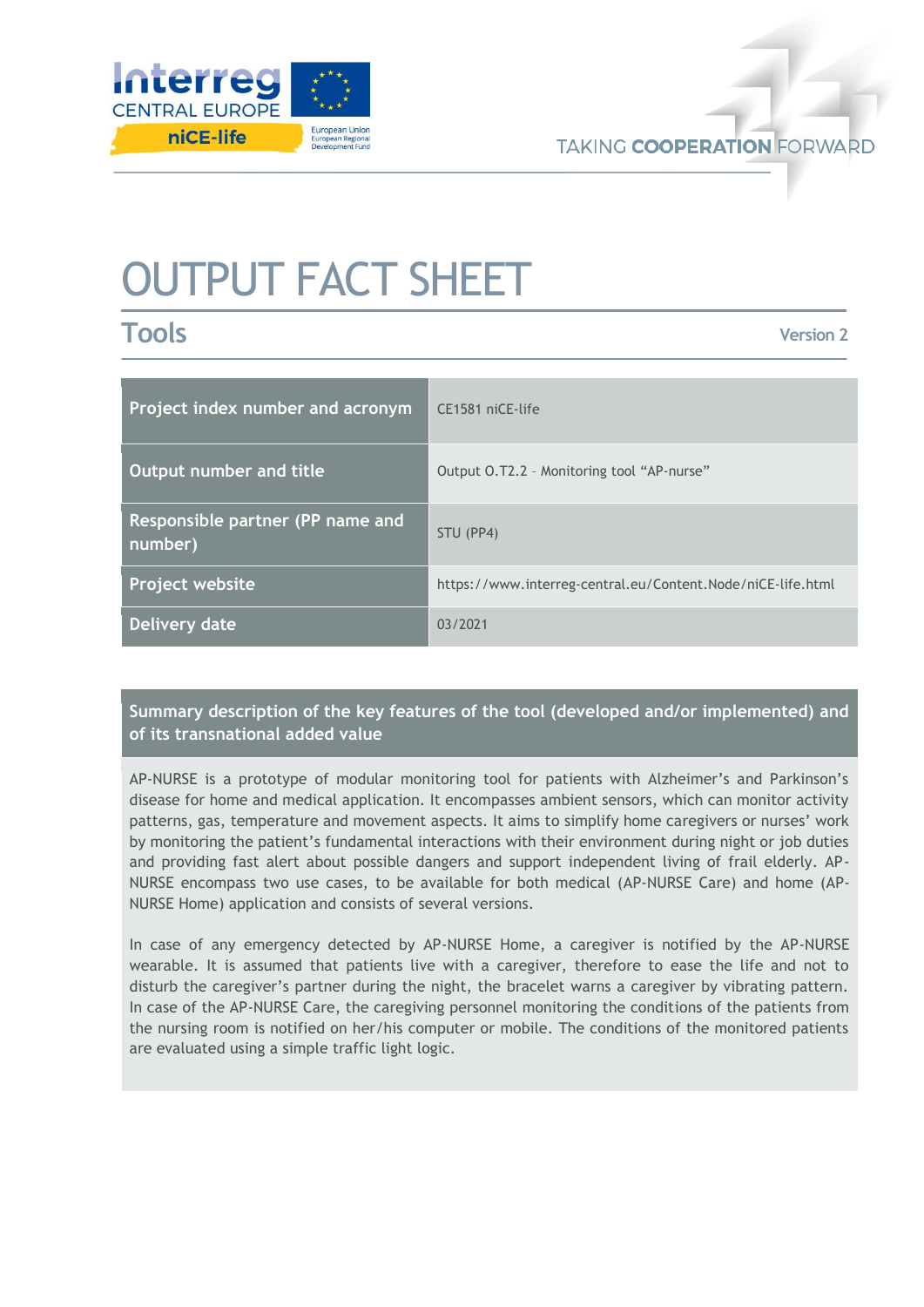

Both AP-NURSE Home and Care consist of a set of sensors selected to identify the most important abnormal events that could occur. The selection of sensors is based on the experience of project partners operating care centers and social homes in Bratislava, Warsaw and Olomouc, thus transnational added value was put on the development process. In order to collect information an electronic questionnaire was created. The questioner consisted of 65 questions focusing on the type of the diseases of treated clients, the experience of the caregivers with IoT solutions, their needs and requirements specific to their clients.

The laboratory testing has been already performed during WP2, where the findings and observations are currently being incorporated to the design prepared for testing in WP3.

### **NUTS region(s) where the tool has been developed and/or implemented (relevant NUTS level)**

The AP-NURSE tool has been primarily developed at the Slovak University of Technology in Bratislava, Faculty of Electrical Engineering and Information Technology (SK010 NUTS level 3).

The tool is going to be tested and implemented in care center in Petržalka Bratislava (SK010 NUTS level 3) and in care center in Warsaw (PL127 NUTS level 3).

#### **Expected impact and benefits of the tool for the concerned territories and target groups**

The expected benefits resulting from applying the tool are explained by two simple use-cases.

The AP-NURSE Home: 1. The patient, woke up and stepped out from the bed. 2. The patients moved towards to kitchen where AP-NURSE is installed. 3. As the patient turned on the gas stove, AP-NURSE notified the change in the environment and warned the caregiver who had been sleeping in the next room. 4.The caregiver, turned off gas stove and put the patient back to bed.

The AP-NURSE Care: 1. One of the patients, woke up and stepped out from the bed. 2. As the patient started to move in the room with AP-NURSE sensors, the PC of the caregiving personnel in the nursing room provided the first notification. 3. The actuation of sensors provided the next notification and required the personnel to intervene. 4.The caregiver, put the patient back to bed and made sure the remaining patients were safe.

Till these days the development of the tool did not lead to an uptake at policy or institutional level.